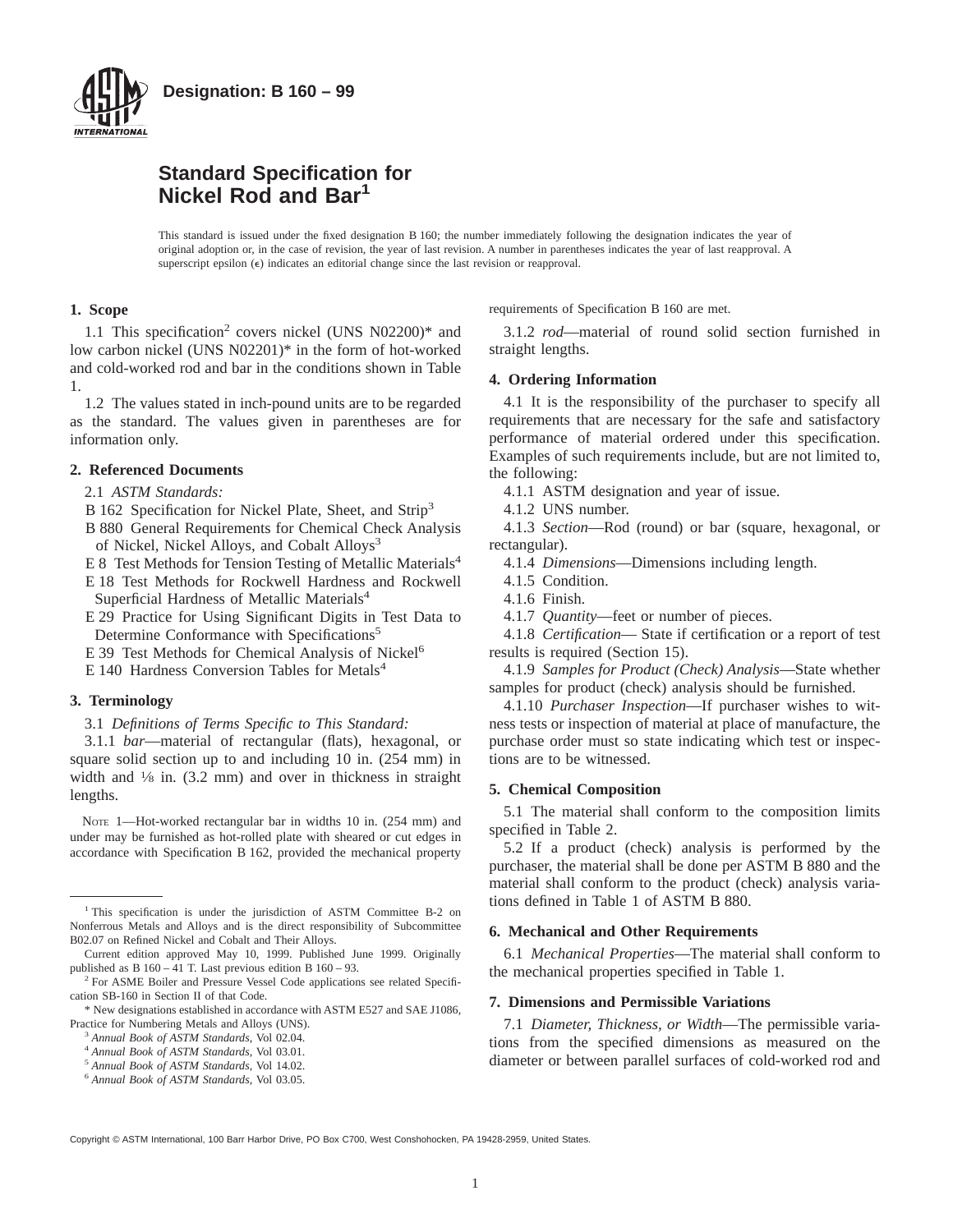# **B 160**

**TABLE 1 Mechanical Properties**

| Condition and Diameter or Distance<br>Between Parallel Surfaces, in. (mm) | Tensile Strength, min,<br>psi (MPa) | Yield Strength (0.2 % offset),<br>min. psi (MPa) $^A$ | Elongation in 2 in. or 50<br>mm or $4D$ , min % |
|---------------------------------------------------------------------------|-------------------------------------|-------------------------------------------------------|-------------------------------------------------|
|                                                                           | Nickel (UNS N02200)                 |                                                       |                                                 |
| Cold-worked (as worked):                                                  |                                     |                                                       |                                                 |
| Rounds, 1 (25.4) and under                                                | 80 000 (550)                        | 60 000 (415)                                          | $10^B$                                          |
| Rounds over 1 to 4 (25.4 to 101.6) incl.                                  | 75 000 (515)                        | 50 000 (345)                                          | 15                                              |
| Squares, hexagons, and rectangles, all sizes                              | 65 000 (450)                        | 40 000 (275)                                          | $25^B$                                          |
| Hot-worked:                                                               |                                     |                                                       |                                                 |
| All sections, all sizes                                                   | 60 000 (415)                        | 15 000 (105)                                          | $35^C$                                          |
| Rings and disks <sup>D</sup>                                              |                                     |                                                       |                                                 |
| Annealed:                                                                 |                                     |                                                       |                                                 |
| Rods and bars, all sizes                                                  | 55 000 (380)                        | 15 000 (105)                                          | $40^B$                                          |
| Rings and disks $E$                                                       |                                     |                                                       |                                                 |
| Forging quality                                                           |                                     |                                                       |                                                 |
| All sizes                                                                 | $\sqrt{2}$                          | $\sqrt{2}$                                            | F                                               |
|                                                                           | Low-Carbon Nickel (UNS N02201)      |                                                       |                                                 |
| Hot-worked:                                                               |                                     |                                                       |                                                 |
| All sections, all sizes                                                   | 50 000 (345)                        | 10 000 (70)                                           | $40^{\circ}$                                    |
| Annealed:                                                                 |                                     |                                                       |                                                 |
| All products, all sizes                                                   | 50 000 (345)                        | 10 000 (70)                                           | $40^B$                                          |

<sup>A</sup> See 12.2.

 $B$  Not applicable to diameters or cross sections under  $\frac{3}{2}$  in. (2.4 mm).

 $C$  For hot-worked flats  $\frac{5}{16}$  in. (7.9 mm) and under in thickness the elongation shall be 25%, min.

 $<sup>D</sup>$  Hardness B45 to B80, or equivalent.</sup>

 $E$  Hardness B45 to B70 or equivalent.

<sup>F</sup> Forging quality is furnished to chemical requirements and surface inspection only. No tensile properties are required.

**TABLE 2 Chemical Requirements**

|                          | Composition Limits, %  |                                      |  |
|--------------------------|------------------------|--------------------------------------|--|
| Element                  | Nickel (UNS<br>N02200) | Low-Carbon<br>Nickel (UNS<br>N02201) |  |
| Nickel, min <sup>A</sup> | 99.0                   | 99.0                                 |  |
| Copper, max              | 0.25                   | 0.25                                 |  |
| Iron, max                | 0.40                   | 0.40                                 |  |
| Manganese, max           | 0.35                   | 0.35                                 |  |
| Carbon, max              | 0.15                   |                                      |  |
| Carbon, max              |                        | 0.02                                 |  |
| Silicon, max             | 0.35                   | 0.35                                 |  |
| Sulfur, max              | 0.01                   | 0.01                                 |  |

<sup>A</sup> Element shall be determined arithmetically by difference.

bar shall be as prescribed in Table 3, and of hot-worked rod and bar as prescribed in Table 4.

7.2 *Out-of-Round*— Hot-worked rods and cold-worked rods (except "forging quality"), all sizes, in straight lengths, shall not be out-of-round by more than one half the total permissible variations in diameter shown in Tables 3 and 4, except for hot-worked rods  $\frac{1}{2}$  in. (12.7 mm) in diameter and under, which may be out-of-round by the total permissible variations in diameter shown in Table 4.

7.3 *Corners*—Cold-worked bars will have practically exact angles and sharp corners.

7.4 *Machining Allowances for Hot-Worked Materials*— When the surfaces of hot-worked products are to be machined, the allowances prescribed in Table 5 are recommended for normal machining operations.

7.5 *Length*—The permissible variations in length of coldworked and hot-worked rod and bar shall be as prescribed in Table 6.

7.5.1 Rods and bars ordered to random or nominal lengths will be furnished with either cropped or saw-cut ends; material ordered to cut lengths will be furnished with square saw-cut or machined ends.

**TABLE 3 Permissible Variations in Diameter or Distance Between Parallel Surfaces of Cold-Worked Rod and Bar**

| Specified Dimension, in. $(mm)^A$                       | Permissible Variations from<br>Specified Dimension, in. (mm) |             |  |
|---------------------------------------------------------|--------------------------------------------------------------|-------------|--|
|                                                         | +                                                            |             |  |
| Rounds:                                                 |                                                              |             |  |
| $\frac{1}{16}$ (1.6) to $\frac{3}{16}$ (4.8), excl      | 0                                                            | 0.002(0.05) |  |
| $\frac{3}{16}$ (4.8) to $\frac{1}{2}$ (12.7), excl      | 0                                                            | 0.003(0.08) |  |
| $\frac{1}{2}$ (12.7) to $\frac{15}{16}$ (23.8), incl    | 0.001(0.03)                                                  | 0.002(0.05) |  |
| Over 15/16 (23.8) to 115/16 (49.2), incl                | 0.0015(0.04)                                                 | 0.003(0.08) |  |
| Over 115/16 (49.2) to 21/2 (63.5), incl                 | 0.002(0.05)                                                  | 0.004(0.10) |  |
| Over 21/2 (63.5) to 3 (76.2), incl                      | 0.0025(0.06)                                                 | 0.005(0.13) |  |
| Over 3 (76.2) to 3 (88.9), incl.                        | 0.003(0.08)                                                  | 0.006(0.15) |  |
| Over 31/2 (88.9) to 4 (101.6), incl                     | 0.0035(0.09)                                                 | 0.007(0.18) |  |
| Hexagons, squares, rectangles:                          |                                                              |             |  |
| $\frac{1}{2}$ (12.7) and less                           | 0                                                            | 0.004(0.10) |  |
| Over $\frac{1}{2}$ (12.7) to $\frac{7}{8}$ (22.2), incl | 0                                                            | 0.005(0.13) |  |
| Over 7/8 (22.2) to 11/4 (31.8), incl                    | 0                                                            | 0.007(0.18) |  |
| Over 11/4 (31.8) to 21/4 (57.2), incl                   | O                                                            | 0.009(0.23) |  |
| Over 21/4 (57.2) to 3 (76.2), incl                      | 0                                                            | 0.011(0.28) |  |
| Over 3 (76.2) to 31/2 (88.9), incl                      | 0                                                            | 0.015(0.38) |  |
| Over 31/2 (88.9) to 4 (101.6), incl                     | 0                                                            | 0.017(0.43) |  |

 $A$  Dimensions apply to diameter of rounds, to distance between parallel surfaces of hexagons and squares, and separately to width and thickness of rectangles.

#### 7.6 *Straightness*:

7.6.1 The permissible variations in straightness of coldworked rod and bar as determined by the departure from straightness shall be as prescribed in Table 7.

7.6.2 The permissible variations in straightness of precision straightened cold-worked rod as determined by the departure from straightness shall be as prescribed in Table 8.

7.6.2.1 In determining straightness in the standard 42-in. (1.07-m) distance between supports or, when specified, in determining straightness in lengths not in excess of those shown in Table 8, the rod shall be placed on a precision table equipped with ballbearing rollers and a micrometer or dial indicator. The rod shall then be rotated slowly against the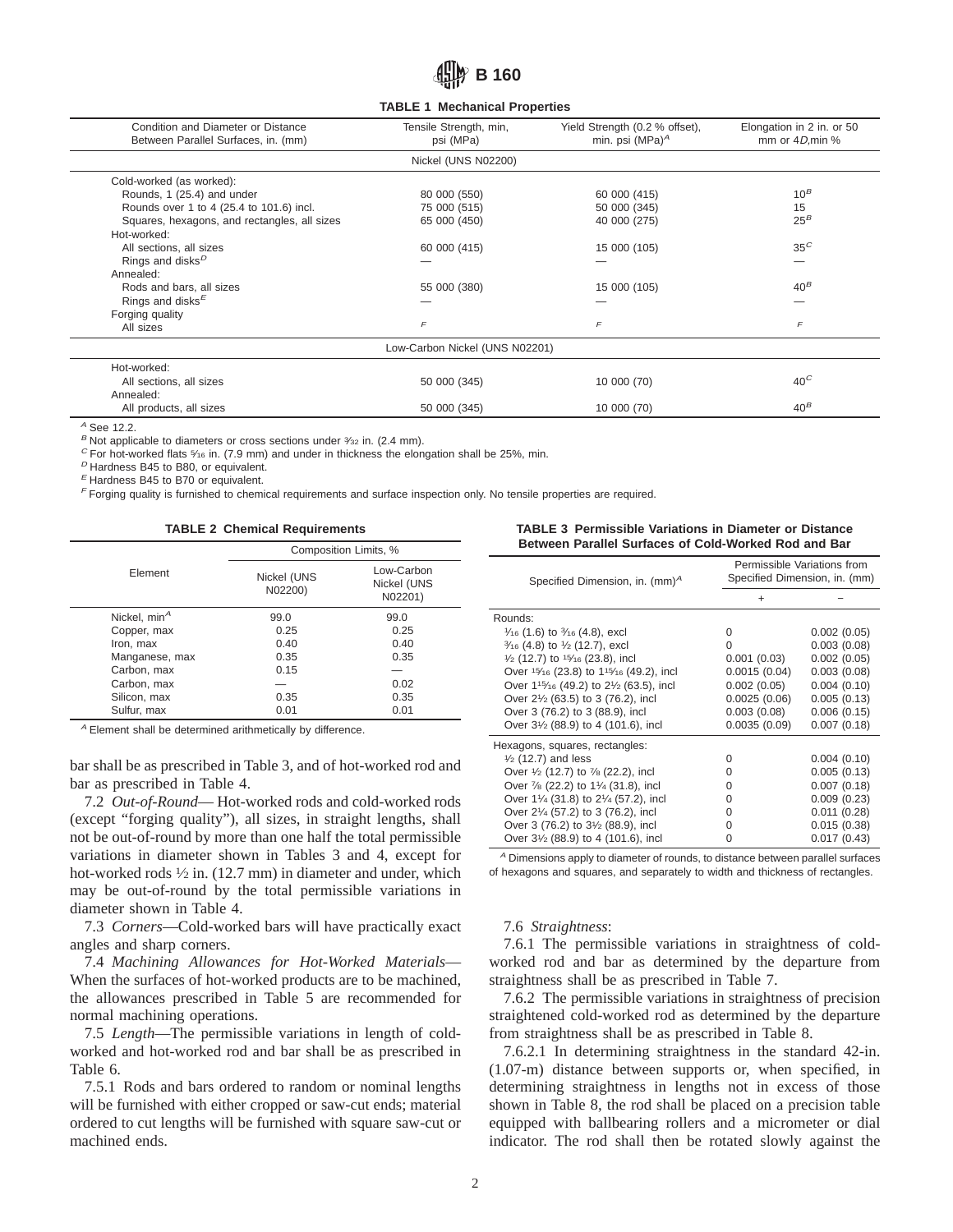|                                                     |  | TABLE 4 Permissible Variations in Diameter or Distance |
|-----------------------------------------------------|--|--------------------------------------------------------|
| Between Parallel Surfaces of Hot-Worked Rod and Bar |  |                                                        |

| Specified Dimension, in. (mm) <sup>A</sup> | Permissible Variations from<br>Specified Dimensions, in. (mm) |             |  |
|--------------------------------------------|---------------------------------------------------------------|-------------|--|
|                                            | ÷                                                             |             |  |
| Rod and bar, hot-worked:                   |                                                               |             |  |
| 1 $(25.4)$ and under                       | 0.016(0.41)                                                   | 0.016(0.41) |  |
| Over 1 (25.4) to 2 (50.8), incl            | 0.031(0.79)                                                   | 0.016(0.41) |  |
| Over 2 (50.8) to 4 (101.6), incl           | 0.047(1.19)                                                   | 0.031(0.79) |  |
| Over 4 (101.6)                             | 0.125(3.18)                                                   | 0.063(1.60) |  |
| Rod, rough-turned or rough-ground:         |                                                               |             |  |
| Under 1 (25.4)                             | 0.005(0.13)                                                   | 0.005(0.13) |  |
| 1 (25.4) and over                          | 0.031(0.79)                                                   | 0           |  |
| Forging quality rod: $^B$                  |                                                               |             |  |
| Under 1 (25.4)                             | 0.005(0.13)                                                   | 0.005(0.13) |  |
| 1 (25.4) and over                          | 0.031(0.79)                                                   | O           |  |

<sup>A</sup> Dimensions apply to diameter of rods, to distance between parallel surfaces of hexagons and squares, and separately to width and thickness of rectangles.

 $B$  Spot grinding is permitted to remove minor surface imperfections. The depth of these spot ground areas shall not exceed 3 % of the diameter of the rod.

indicator, and the deviation from straightness in any portion of the rod between the supports shall not exceed the permissible variations prescribed in Table 8. The deviation from straightness (throw in one revolution) is defined as the difference between the maximum and minimum readings of the dial indicator in one complete revolution of the rod.

7.6.3 The permissible variations in straightness of hotworked rod and bar as determined by the departure from straightness shall be as specified in Table 9.

### **8. Workmanship, Finish, and Appearance**

8.1 The material shall be uniform in quality and condition, smooth, commercially straight or flat, and free of injurious imperfections.

#### **9. Sampling**

9.1 *Lot—Definition:*

9.2 A lot for chemical analysis shall consist of one heat.

9.2.1 A lot for mechanical properties testing shall consist of all material from the same heat, nominal diameter of thickness, and condition.

9.2.1.1 Where material cannot be identified by heat, a lot shall consist of not more than 500 lb (227 kg) of material in the same size and condition.

9.3 *Test Material Selection*:

9.3.1 *Chemical Analysis*—Representative samples from each lot shall be taken during pouring or subsequent processing.

9.3.1.1 Product (check) analysis shall be wholly the responsibility of the purchaser.

9.3.2 *Mechanical Properties*—Samples of the material to provide test specimens for mechanical properties shall be taken from such locations in each lot as to be representative of that lot.

# **10. Number of Tests**

10.1 *Chemical Analysis*—One test per lot.

10.2 *Tension*—One test per lot.

10.3 *Hardness*—One test per lot.

#### **11. Specimen Preparation**

11.1 Tension test specimens shall be taken from material in the final condition and tested in the direction of fabrication.

11.1.1 All rod and bar shall be tested in full cross-section size when possible. When a full cross-section size test cannot be performed, the largest possible round specimen shown in Test Methods E 8 shall be used. Longitudinal strip specimens shall be prepared in accordance with Test Methods E 8 for rectangular bar up to  $\frac{1}{2}$  in. (12.7 mm), inclusive, in thicknesses that are too wide to be pulled full size.

11.2 Hardness test specimens shall be taken from material in the final condition.

11.3 In order that the hardness determinations may be in reasonable close agreement, the following procedure is suggested:

11.3.1 For rod, under  $\frac{1}{2}$  in. (12.7 mm) in diameter, hardness readings shall be taken on a flat surface prepared by filing or grinding approximately  $\frac{1}{16}$  in. (1.6 mm) from the outside surface of the rod.

11.3.2 For rod,  $\frac{1}{2}$  in. (12.7 mm) in diameter and larger, and for hexagonal, square, and rectangular bar, all sizes, hardness readings shall be taken on a cross section midway between the surface and center of the section.

#### **12. Test Methods**

12.1 The chemical composition, mechanical, and other properties of the material as enumerated in this specification shall be determined, in case of disagreement, in accordance with the following methods:

| Test                     | <b>ASTM Designation</b> |
|--------------------------|-------------------------|
| <b>Chemical Analysis</b> | E 39                    |
| Tension                  | F 8                     |
| Rockwell Hardness        | E 18                    |
| Hardness Conversion      | E 140                   |
| Rounding Procedure       | F 29                    |

12.2 For purposes of determining compliance with the specified limits for requirements of the properties listed in the following table, an observed value or a calculated value shall be rounded as indicated below, in accordance with the rounding method of Practice E 29:

| Test                                                                      | Rounded Unit for Observed                                                              |
|---------------------------------------------------------------------------|----------------------------------------------------------------------------------------|
|                                                                           | Or Calculated Value                                                                    |
| Chemical composition, hardness, and<br>tolerances (when expressed in deci | Nearest unit in the last right-hand place<br>of figures of the specified limit. If two |
| mals)                                                                     | choices are possible, as when the                                                      |
|                                                                           | digits dropped are exactly a 5, or a 5                                                 |
|                                                                           | followed only by zeros, choose the one                                                 |
|                                                                           | ending in an even digit, with zero                                                     |
|                                                                           | defined as an even digit.                                                              |
| Tensile strength and yield strength                                       | Nearest 1000 psi (6.9 MPa)                                                             |
| Elongation                                                                | Nearest 1 %                                                                            |

#### **13. Inspection**

13.1 Inspection of the material shall be made as agreed upon between the manufacturer and the purchaser as part of the purchase contract.

#### **14. Rejection and Rehearing**

14.1 Material that fails to conform to the requirements of this specification may be rejected. Rejection should be reported to the producer or supplier promptly and in writing. In case of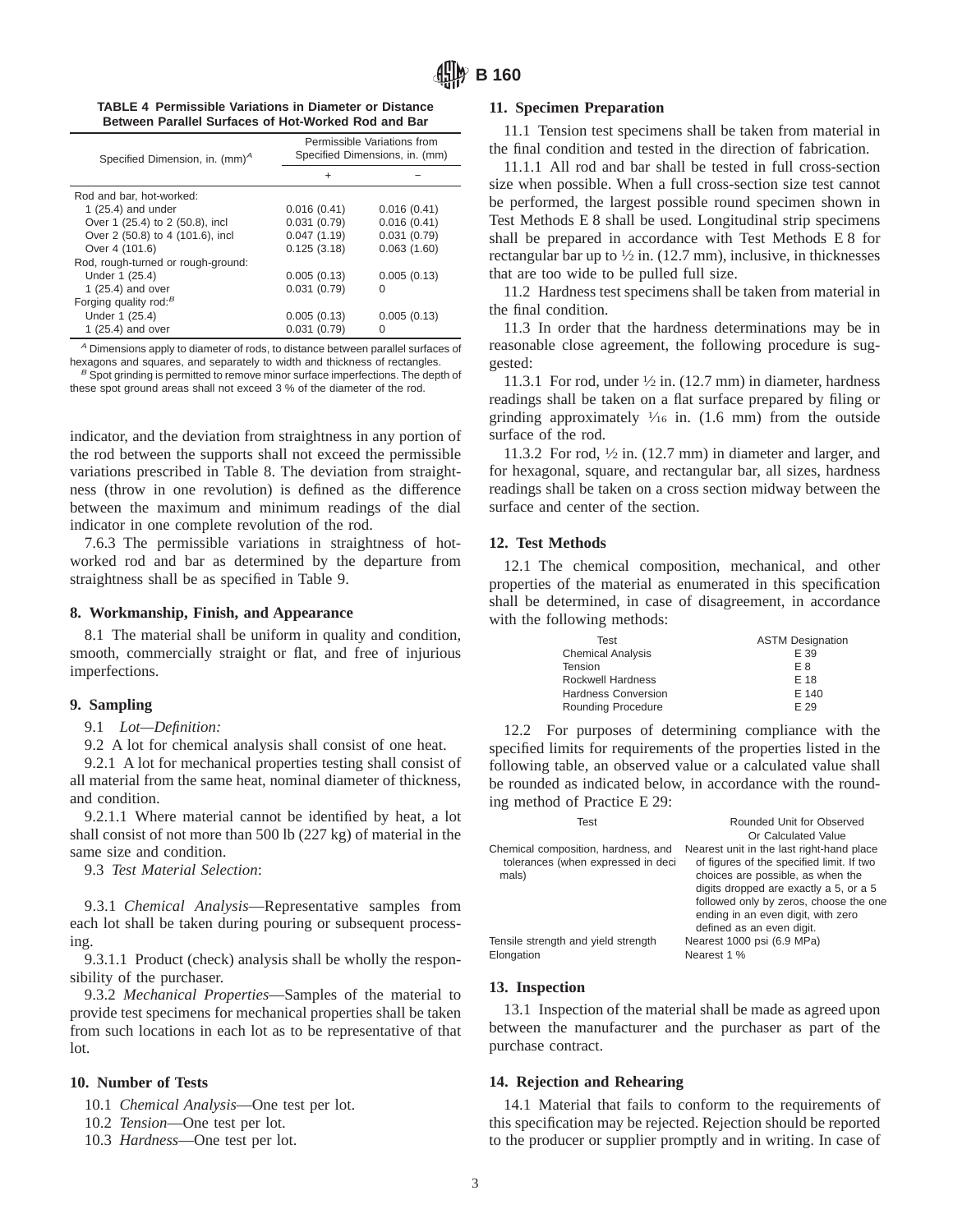# 出III》B 160

|  | <b>TABLE 5 Normal Machining Allowances for Hot-worked Material</b> |  |  |  |
|--|--------------------------------------------------------------------|--|--|--|
|--|--------------------------------------------------------------------|--|--|--|

|                                                                               | Normal Machining Allowance, in. (mm)    |                                           |                     |                      |
|-------------------------------------------------------------------------------|-----------------------------------------|-------------------------------------------|---------------------|----------------------|
| Finished-Machined Dimensions for Finishes as<br>Indicated Below, in. $(mm)^A$ | On Diameter.                            | Distance Between<br>Parallel Surface, for | For Rectangular Bar |                      |
|                                                                               | for Rods<br>Hexagonal and<br>Square Bar |                                           | On Thickness        | On Width             |
| Hot-worked: $B$                                                               |                                         |                                           |                     |                      |
| Up to 7/8 (22.2), incl                                                        | $\frac{1}{8}$ (3.2)                     | $\frac{1}{8}$ (3.2)                       | $\frac{1}{8}$ (3.2) | $\frac{3}{16}$ (4.8) |
| Over 7/8 to 17/8 (22.2 to 47.6), incl                                         | $\frac{1}{8}$ (3.2)                     | $\frac{3}{16}$ (4.8)                      | $\frac{1}{8}$ (3.2) | $\frac{3}{16}$ (4.8) |
| Over 1% to 2% (47.6 to 73.0), incl                                            | $\frac{3}{16}$ (4.8)                    | $\frac{1}{4}$ (6.4)                       |                     | $\frac{3}{16}$ (4.8) |
| Over 27/8 to 313/16(73.0 to 96.8), incl                                       | $\frac{1}{4}$ (6.4)                     |                                           |                     | $\frac{3}{16}$ (4.8) |
| Over 3 <sup>13</sup> / <sub>16</sub> (96.8)                                   | $\frac{1}{4}$ (6.4)                     |                                           |                     | $\frac{3}{8}$ (9.5)  |
| Hot-worked rods:                                                              |                                         |                                           |                     |                      |
| Rough-turned or Rough-ground: <sup>C</sup>                                    |                                         |                                           |                     |                      |
| $15/16$ to 4 (23.8 to 101.6), incl in diameter                                | $\frac{1}{16}$ (1.6)                    |                                           |                     |                      |
| Over 4 to 12 (101.6 to 304.8), incl in                                        | $\frac{1}{8}$ (3.2)                     |                                           |                     |                      |
| diameter                                                                      |                                         |                                           |                     |                      |

A Dimensions apply to diameter of rods, to distance between parallel surfaces of hexagonal and square bar, and separately to width and thickness of rectangular bar. B The allowances for hot-worked material in Table 5 are recommended for rods machined in lengths of 3 ft (0.91 m) or less and for bars machined in lengths of 2 ft (0.61 m) or less. Hot-worked material to be machined longer lengths should be specified showing the finished cross-sectional dimension and the length in which the material will be machined in order that the manufacturer may supply material with sufficient oversize, including allowance for out-of-straightness.

 $C$  Applicable to 3 ft (0.91 m) max length.

**TABLE 6 Permissible Variations in Length of Rods and Bars**

| Random mill lengths: |                                                                                                                                   |
|----------------------|-----------------------------------------------------------------------------------------------------------------------------------|
| Hot-worked           | 6 to 24 ft (1.83 to 7.31 m) long with not more than 25 weight % between 6 and 9 ft (1.83 and 2.74 m) <sup>4</sup>                 |
| Cold-worked          | 6 to 20 ft (1.83 to 6.1 m) long with not more than 25 weight % between 6 and 10 ft (1.83 and 3.05 m).                             |
| Multiple lengths     | Furnished in multiples of a specified unit length, within the length limits indicated above. For each multiple, an                |
|                      | allowance of $\frac{1}{4}$ in. (6.4 mm) will be made for cutting, unless otherwise specified. At the manufacturer's option,       |
|                      | individual specified unit lengths may be furnished.                                                                               |
| Nominal lengths      | Specified nominal lengths having a range of not less than 2 ft (610 mm) with no short lengths allowed. <sup>B</sup>               |
| Cut lengths          | A specified length to which all rods and bars will be cut with a permissible variation of $+$ 1/8 in. (3.2 mm), $-$ 0 for sizes 8 |
|                      | in. (203 mm) and less in diameter or distance between parallel surfaces. For larger sizes, the permissible variation              |
|                      | shall be $+1/4$ in. (6.4 mm), $-0$ .                                                                                              |

 $A$  For hot-worked sections weighing over 25 lb/ft (37 kg/m) and for smooth forged products, all sections, short lengths down to 2 ft (610 mm) may be furnished. B For cold-worked rods and bars under 1/2 in. (12.7 mm) in diameter or distance between parallel surfaces ordered to nominal or stock lengths with a 2-ft (610 mm) range, at least 93 % of such material shall be within the range specified; the balance may be in shorter lengths but in no case shall lengths less than 4 ft (1220 mm) be furnished.

#### **TABLE 7 Permissible Variations in Straightness Of Cold-Worked Rods And Bars**

| Specified Diameter or Distance<br>Between Parallel Surfaces, in.<br>(mm) <sup>A</sup> | Permissible Variations in Lengths<br>Indicated, in. (mm) |
|---------------------------------------------------------------------------------------|----------------------------------------------------------|
| Rounds:                                                                               | Depth of Chord:                                          |
| $\frac{1}{2}$ (12.7) to 4 (101.6), incl                                               | 0.030 (0.76) per ft (305 mm) of length                   |
| Hexagons, squares, rectangles:                                                        |                                                          |
| $\frac{1}{2}$ (12.7) to 4 (101.6), incl                                               | 0.030 (0.76) per ft (305 mm) of length                   |

 $^A$  Material under  $\frac{1}{2}$  in. (12.7 mm) shall be reasonably straight and free of sharp bends and kinks.

dissatisfaction with the results of the test, the producer or supplier may make claim for a rehearing.

### **15. Certification**

15.1 When specified in the purchase order or contract, a manufacturer's certification shall be furnished to the purchaser stating that material has been manufactured, tested, and inspected in accordance with this specification, and that the test results on representative samples meet specification requirements. When specified in the purchase order or contract, a report of the test results shall be furnished.

### **16. Product Marking**

16.1 The following information shall be marked on the material or included on the package, or on a label or tag attached thereto: The name of the material or UNS Number, heat number, condition (temper), ASTM Specification B 160, the size, gross, tare, and net weight, consignor and consignee address, contract or order number, or such other information as may be defined in the contract or order.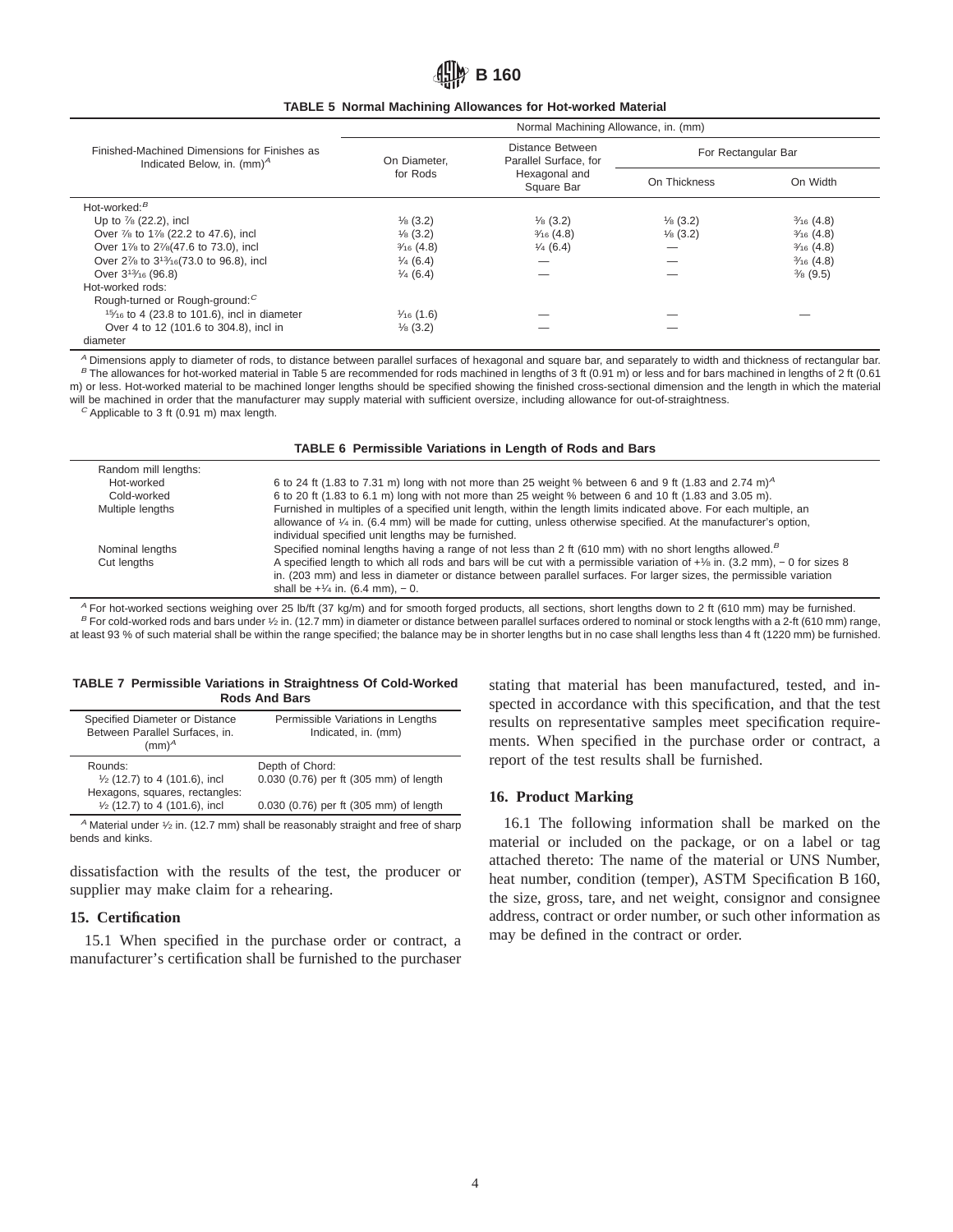

**TABLE 8 Permissible Variations in Straightness of Precision-Straightened Cold-Worked Nickel (UNS N02200) Shafting**

| Specified Diameter of                                                        | <b>Standard Distance Between</b>      | Permissible Variations (Throw in One Revolution)                      |
|------------------------------------------------------------------------------|---------------------------------------|-----------------------------------------------------------------------|
| Shafting, in.                                                                | Supports                              | from Straightness, in.                                                |
| $\frac{1}{2}$ to $\frac{15}{16}$ , incl                                      | 42 in.                                | 0.005                                                                 |
| Over 15/16 to 115/16, incl                                                   | 42 in.                                | 0.006                                                                 |
| Over 1 <sup>15</sup> / <sub>16</sub> to 2 <sup>1</sup> / <sub>2</sub> , incl | 42 in.                                | 0.007                                                                 |
| Over $2\frac{1}{2}$ to 4. incl                                               | 42 in.                                | 0.008                                                                 |
| $\frac{3}{4}$ to $\frac{15}{16}$ , incl                                      | Specified lengths of 3 to 10 ft       | $0.004 + 0.0025$ for each foot or fraction thereof in excess of 3 ft. |
| Over $15/16$ to 4, incl                                                      | Specified lengths of 20 ft and less   | $0.005 + 0.0015$ for each foot or fraction thereof in excess of 3 ft. |
| Specified Diameter of                                                        | <b>Standard Distance Between</b>      | Permissible Variations (Throw in One Revolution)                      |
| Shafting, mm                                                                 | Supports                              | from Straightness, mm                                                 |
| 12.7 to 23.8 incl                                                            | 1067 mm                               | 0.13                                                                  |
| Over 23.8 to 49.2, incl.                                                     | 1067 mm                               | 0.15                                                                  |
| Over 49.2 to 63.5, incl                                                      | 1067 mm                               | 0.18                                                                  |
| Over 63.5 to 101.6, incl.                                                    | 1067 mm                               | 0.20                                                                  |
| 19.1 to 23.8 incl                                                            | specified lengths of 914 to 3050 mm   | $10.2 + 0.2$ for each metre or fraction thereof in excess of 914 mm   |
| Over 23.8 to 101.6, incl.                                                    | specified lengths of 6100 mm and less | $12.7 + 0.13$ for each metre or fraction thereof in excess of 914 mm  |

#### **TABLE 9 Permissible Variations in Straightness of Hot-Worked** Rods and Bars<sup>A</sup>

| Finish                                           | Permissible<br>Variations, in./ft.<br>$\rm (mm/m)^{B}$ |
|--------------------------------------------------|--------------------------------------------------------|
| Rods and bars, hot-worked                        | 0.050 $(4.2)^C$                                        |
| Rounds-hot-worked, rough-ground, or rough-turned | 0.050 $(4.2)^C$                                        |

<sup>A</sup> Not applicable to forging quality.

 $B$  Material under 1/2 in. (12.7 mm) shall be reasonably straight and free of sharp bends and kinks.

 $C$  The maximum curvature (depth of chord) shall not exceed the values indicated multiplied by the length in feet.

# **APPENDIX**

#### **(Nonmandatory Information)**

#### **X1. CONDITIONS AND FINISHES**

X1.1 The various conditions and finishes in which nickel (UNS N02200) and low-carbon nickel (UNS N02201) rods and bars are procurable are as indicated below.

X1.2 Low-carbon nickel (UNS N02201) is intended essentially for fused caustic and other fused salts and for temperatures above  $600^{\circ}F$  (316 $^{\circ}C$ ). For such applications the manufacturer should be consulted.

X1.2.1 *Hot-Worked*— With a tightly adherent, black, mill oxide surface.

X1.2.2 *Hot-Worked Rough-Ground*—Similar to X1.2.1 except rough-ground.

X1.2.3 *Hot-Worked, Rough-Turned*—Similar to X1.2.1 except rough-turned with a broad-nosed tool similar to a bar peeling operation and thus may not be straight. Intended generally for machining where an overhauled surface is desired, essentially for machined step down shafts or parts machined in short lengths of 3 ft (914 mm) or less.

X1.2.4 *Hot-Worked Forging Quality*—Rough-turned and spot-ground, as necessary, for sizes 1 in. (25.4 mm) in diameter and over; rough-ground and spot-ground for sizes under 1 in. in diameter. Material is selected from heats of known, good hot malleability.

NOTE X1.1—For sizes 4 in. (101.6 mm) in diameter and less, coldworked rod may be used also for forging by virtue of the fact such rod have been overhauled for removal of mechanical surface defects prior to cold drawing. In such cases, the user should run pilot forging tests to ensure himself that such material has the desired hot-malleability range.

X1.2.5 *Hot-Worked, Annealed*—Soft with a tightly adherent oxide that may vary from dark to light.

X1.2.6 *Hot-Worked, Annealed and Pickled*—Same as X1.2.5 except descaled for removal of mill oxide. Provides for better surface inspection than does hot-worked material and often employed where welding is involved where removal of mill oxide is desired.

NOTE X1.2—Annealing prior to pickling may be required in order to reduce the mill oxide since uniform pickling of an unreduced oxide is difficult.

X1.2.7 *Cold-Worked, As-worked*—Hot-worked overhauled, cold-worked, and straightened with a smooth bright finish.

X1.2.8 *Cold-worked Annealed*—Hot-worked overhauled, cold-worked, and straightened. Annealed for softness and with a dull matte finish.